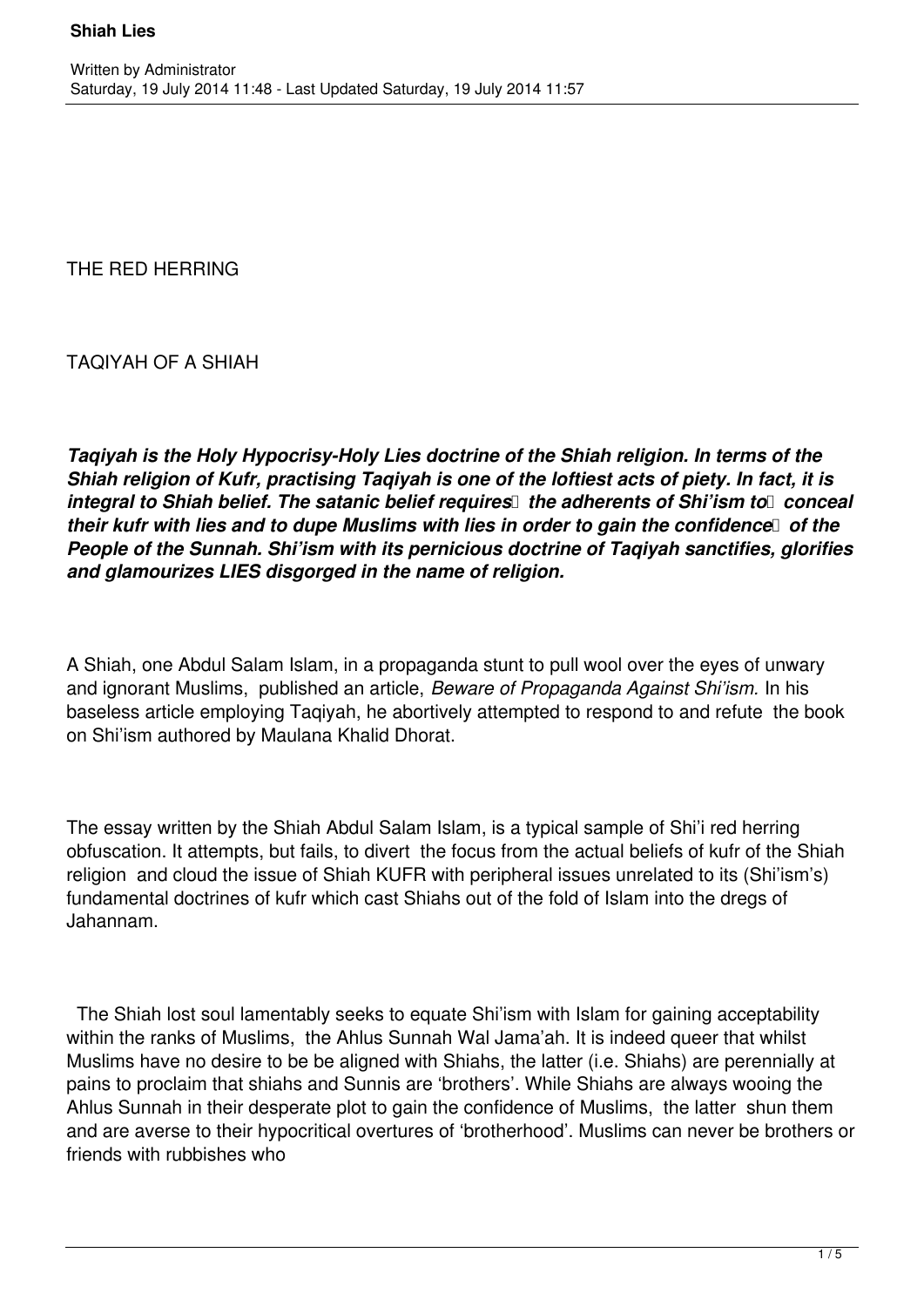- Deny the authenticity of the Qur'aan

 - Claim that the vast majority of the Sahaabah became murtad after the demise of Rasulullah (sallallahu alayhi wasallam)

- Accuse Hadhrat Aishah (radhiyallahu anha) of having committed adultery

 - Utter special, vile curses on Hadhrat Aishah and the first three Khulafa of Rasulullah (sallallahu alayhi wasallam).

Besides the abovementioned acts of Shi'i kufr, the evil and villainy of Shiahs in both belief and practice, are numerous. All of their vile kufr and filth is well documented in their own books of theology. Numerous Ulama of the Ahlus Sunnah have written elaborate expositions to lay bare the filth and kufr of the Shiahs.

The Shiah writer of the *ghutha* essay attempts to pass off Shi'ism for Muslim consumption by avoiding the charges which Muslims level against the doctrines and practices of Shiahs. His claim that shiahs are Muslims simply because they ostensibly assert their belief in Allah and Prophethood of Muhammad (sallallahu alayhi wasallam), does not make them *Muslims*

. Qadianis as well as other deviates also subscribe to this kalimah. But mere profession of the kalimah is inadequate for validity of Imaan. The brief Kailmah formula comes with all its essential demands and requisites – fundamental doctrines and articles of faith, rejection of just one rendering the denier a kaafir.

Shiahs refute, deny and rubbish not just one of Islam's fundamental requisites. It denies the WHOLE of Islam as believed by Muslims. Denial of the authenticity of the Qur'aan is tantamount to the denial of the WHOLE of Islam. Similarities in a handful of practices do not elevate a man to the pedestal of Imaan and Islam. But the fact is that Shiahs do not resemble Muslim in even a few beliefs and practices.

The Shiah's claim of believing in the Qur'aan – the Qur'aan which we Muslims believe in – does not save the Shiah kufr skin from the edict of KUFR which Muslims apply to Shiahs. Our contention is structured on sound grounds. It is not a joke to label as *kaafir* an entire community of a hundred million souls. The Ahlus Sunnah has a solid basis for proclaiming Shiahs kaafir.

The assurances of the Shiah, Abdul Salam Islam, as to the hallucinated correctness of Shiah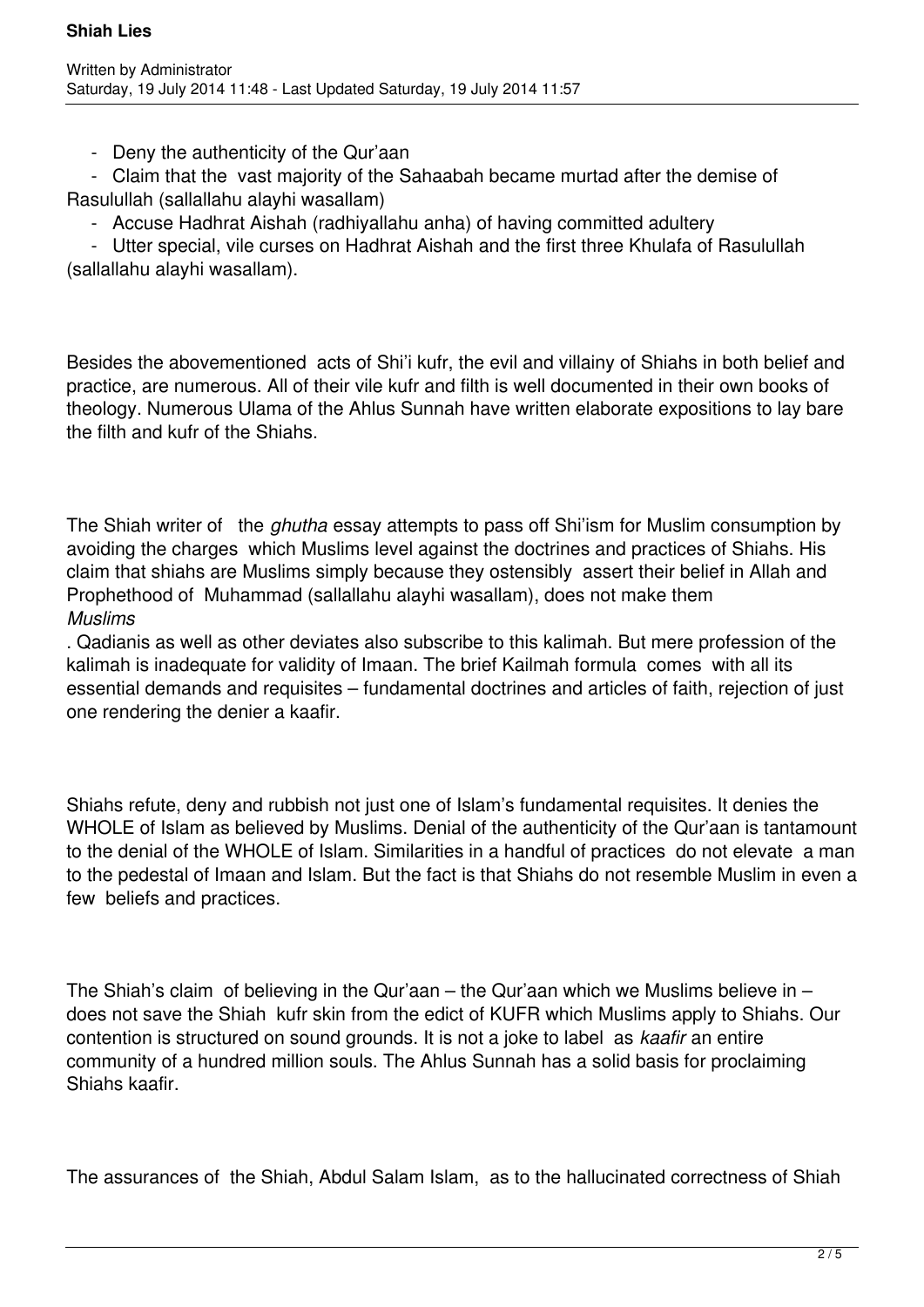## **Shiah Lies**

beliefs, may befool morons among the Muslims. Perhaps he too is a moron if he sincerely believes that the doctrines of Shi'ism are not kufr. For ascertaining Shiah beliefs regarding the Qur'aan, the Sahaabah, etc., etc., articles written in defense of Shi'ism, are red herrings and a waste of time. The need is to research the *kutub (kitaabs)* of the Shiah clergy. What their great priests say and write is the criterion for understanding and judging Shi'ism. What moron writers say is of absolutely no significance for determining the beliefs of Shi'ism.

The Mujlisul Ulama of S.A. has published the following books in exposition of Shi'ism:

(1) Shi'ism Part 1

- (2) Shi'ism Part 2
- (3) Shi'ism Exposed
- (4) Who are the Shiah.

(5) Why I left Shi'ism *(This is an essay by a former top Shi'i cleric who abandoned Shi'ism, and who was in consequence murdered by the Shiahs)*

In addition, Maulana Manzoor No'maani as well as other Ulama have written much on Shi'ism. All of the abovementioned books cite the original *kutub* of the Shiah religion. The charges we lay against Shi'ism are not based on opinion or hearsay. We have structured our case of KUFR on the beliefs of Shi'ism as propounded by the highest ranking Shiah clergy (Mujtahids and Aayatullas) in their own books of theology.

Muslims should not be beguiled unto the snare of self-pitying Shiah writers who are at pains to depict Shi'ism as Islam. Don't be befooled by the Shiah writer's averment: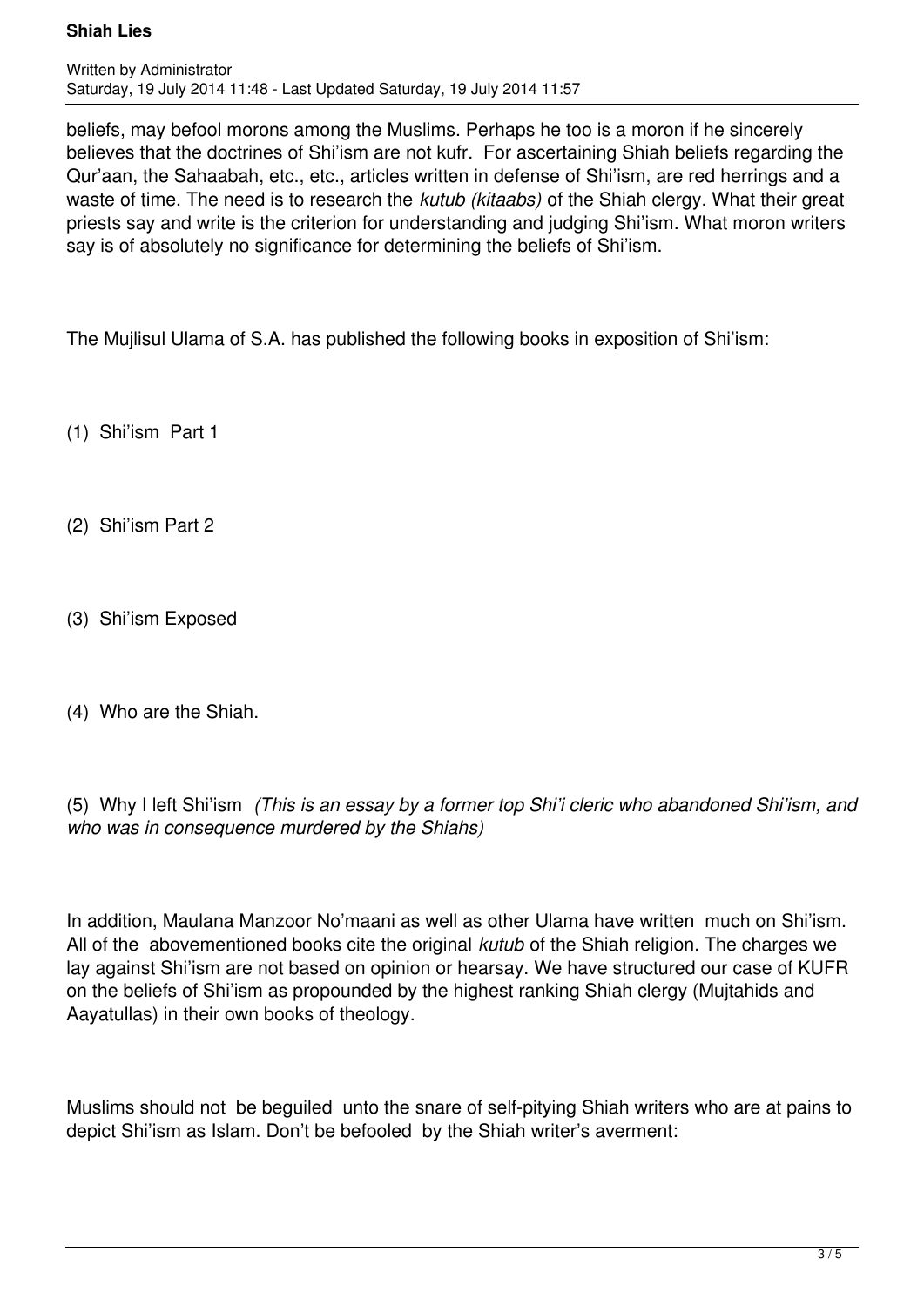## **Shiah Lies**

*"….they (i.e. Shiahs) do not disregard the companionship of the Sahabas nor do scholars encourage hatred towards Sunni."*

Read what their highest-tanking scholars say about the Sahaabah and the hatred they propagate for the Ahlus Sunnah spearheaded by the Sahaabah. For gaining political capital and for political expediency, the Shiah notoriously resort to their Taqiyah belief of holy hypocrisy.

It devolves on the morons who abortively seek to vindicate Shi'ism to debunk with logical and rational facts the numerous citations of kufr which we have extracted from their own *kutub*, and which we have published. Read the books we have enumerated above. Write to us for copies of these books.

Mr. Abul Salam Islam, the Shi'i writer, despite saying, ignorantly or by Taqiyah design, that Shiahs accept the Sahaabah, is constrained by the force of the reality of Shiah kufr to say:

 *"Historical facts prove that the Prophet (pbuh) did appoint a successor a few months before his death…"*

Now what is the logical conclusion of this veiled slander against the Sahaabah in general, and against Hadhrat Abu Bakr (radhiyallahu anhu) and Hadhrat Umar (radhiyallhu anhu) in particular? The conclusion of this Shi'i LIE is that the Sahaabah had rejected the appointment made by Rasulullah (sallallahu alayhi wasallam); that Hadhrat Abu Bakr (radhiyallahu anhu), first, and Hadhrat Umar (radhiyallahu anhu), second, and Hadhrat Uthmaan (radhiyallahu anhu), third, had usurped the Khilaafate by having rejected the express appointment of Rasulullah (sallallahu alayhi wasallam). And, what is the conclusion of rejecting the order of Rasulullah (sallallahu alayhi wasallam)? Every moron Muslim will understand that a person who rejects the command of Rasulullah (sallallahu alayhi wasallam) is a kaafir. It is on this very basis as outlined above, that Shiahs proclaim that the first three Khulafa were the worst of kuffaar, hence invoking *la'nat (curse)* on them is an act of lofty ibaadat. Don't be trapped in Shiah kufr and their 'holy' lies.

There is no academic expertise displayed in the Shiah moron's criticism of Maulana Dhorat's book. He (i.e. the Shiah) endeavours to compile a puzzle from incongruent pieces of self-opinion based on generalities. He struggls to present a coherent picture which will depict